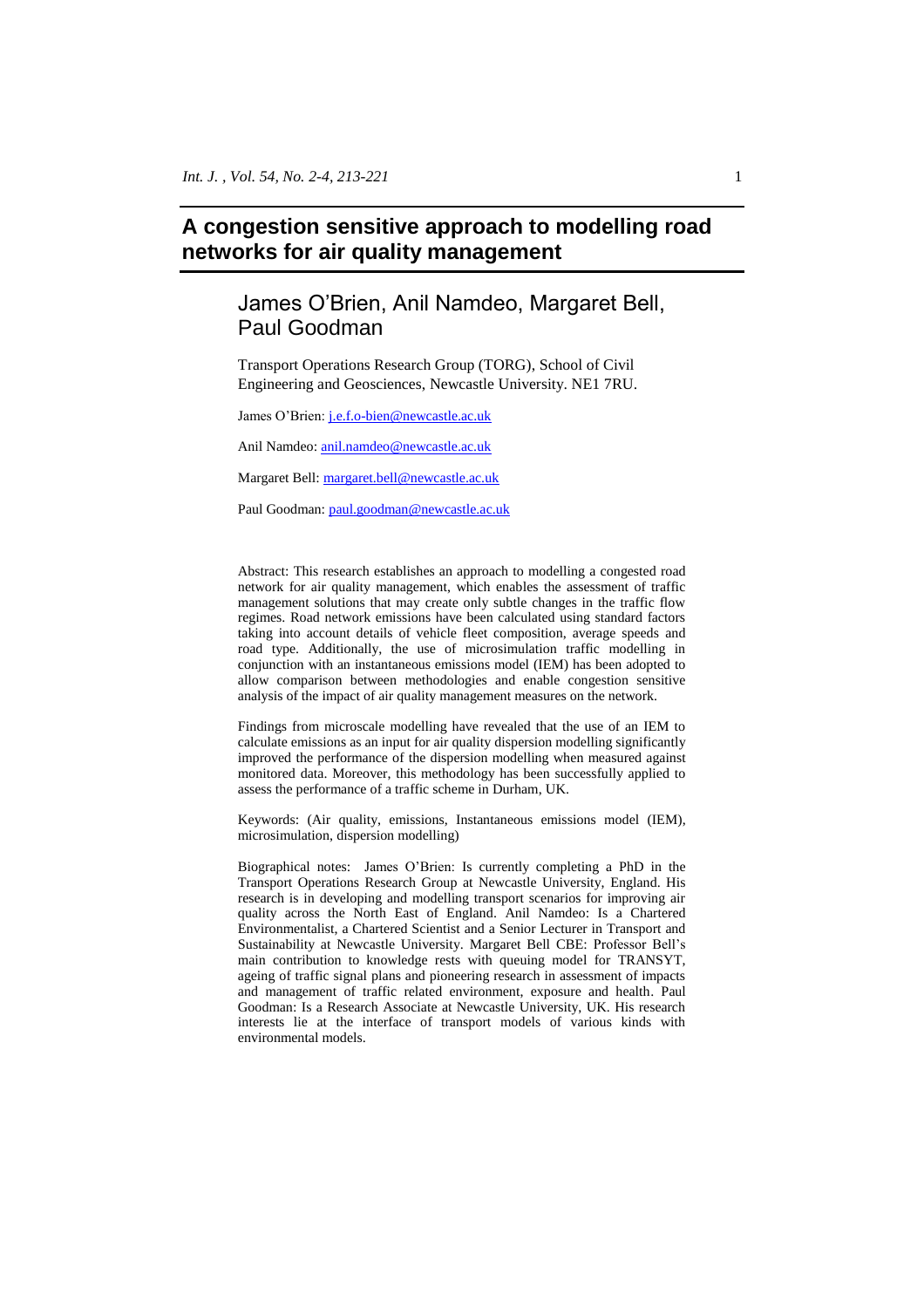#### **Introduction**

Today the major threat to clean air in urban areas is posed by traffic emissions (DEFRA, 2011). There is clear evidence of the adverse effects of outdoor air pollution, especially for cardio-respiratory mortality and morbidity (Kapposa *et al*., 2004). It is estimated that each year in the UK, air pollution is associated with 50,000 premature deaths (EAC, 2010a). Despite existing air quality legislation, EU countries (including the UK) are failing to meet targets, particularly for nitrogen dioxide  $(NO<sub>2</sub>)$  (EAC, 2010b).

The City of Durham is located in the North East of England in County Durham. Durham is the largest urban area within the county with a population of 38,000. It is a significant administrative, educational, employment and service centre within the region (Durham County Council, 2010).

Air quality monitoring by Durham County Council (DCC) has indicated that significant areas of Durham are failing the national annual long-term mean objective / EU limit value for NO2. In response to this an Air-Quality Management Area (AQMA) in the City of Durham was declared in May 2011. The AQMA incorporates the Highgate, Milburngate and Gilesgate areas (Figure 1). DCC is currently working in accordance with the UK Environment Act 1995 to produce an AQMA Action Plan (DEFRA, 2010).

Figure 1. Extent of Air Quality Management Area in Durham.



This paper presents findings from a comprehensive study of the feasibility of a particular traffic engineering scheme proposed by DCC. The scheme is under consideration for inclusion in Durham's Air Quality Action Plan, as significant peak period congestion on Durham's road network has been identified by DCC; and road transport is the main contributor to 89% of the UKs AQMAs (Chatterton, 2008). The stated aims of the scheme are to reduce network emissions (specifically  $NO<sub>2</sub>$ ) and reduce congestion and delay. Key features of the scheme include the introduction of traffic signals at two roundabouts (Gilesgate and Leazes Bowl Roundabouts), amending the layout of the Leazes Bowl Roundabout; and co-ordination of the timing of the traffic signals between both the roundabouts and across adjacent junctions.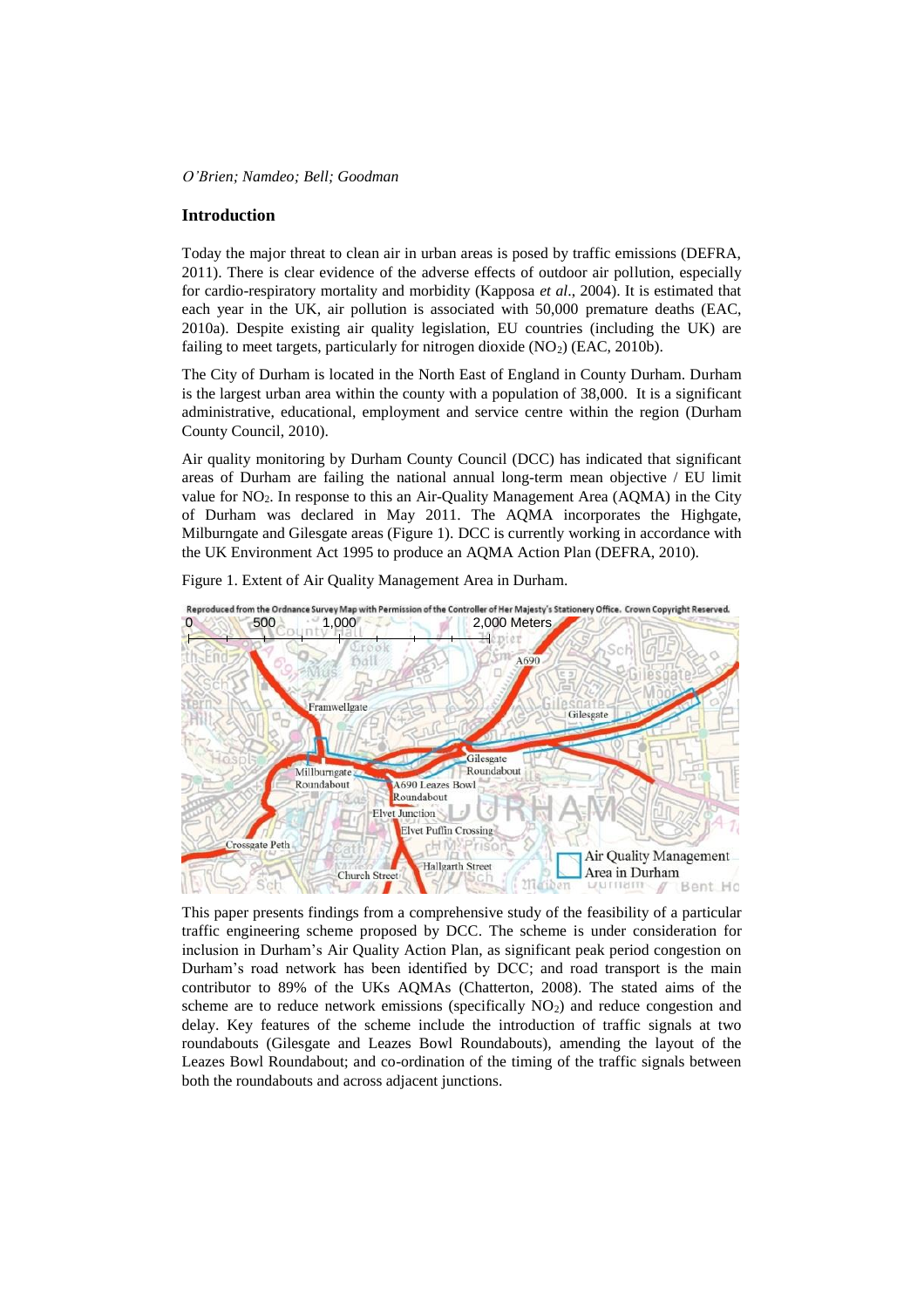*A congestion sensitive approach to modelling road networks for air quality management*

## **Methodology**

In order to model the existing and proposed scenarios in Durham an S-Paramics (SIAS, 2001) micro-simulation model was developed. It was necessary to adapt an existing Paramics microsimulation model of Durham, developed by DCC, to make it suitable for use with an instantaneous emissions model (IEM). The most significant development was the addition of gradient as it is accepted that gradient has a significant impact on traffic emissions (Harris, 2004). Given the hilly terrain of Durham, road gradient was considered an important aspect affecting the acceleration and deceleration of vehicles within the network. This necessitated a full recalibration and validation of the model, in line with DMRB 12 (DfT, 2013) guidelines.

Two independent emissions modelling techniques were adopted for modelling vehicular emissions. Firstly, the Durham road network was modelled using PITHEM (Platform for Integrated Traffic, Health and Emissions modelling) developed by Newcastle University. (Namdeo and Goodman, 2012). PITHEM contains an integral emission model which calculates emissions and particulates using latest UK emission factors (i.e. National Atmospheric Emissions Inventory (NAEI)). National fleet emissions factors are determined as a function of vehicle type, age, emission control standard, engine size and fuel used. These factors are applied via PITHEM to twenty-four hour traffic count and traffic speed data obtained for each link in the network. PITHEM is currently under development to take in to account updated NOx emission Factors taken from the latest DEFRA Emission Factor Toolkit - Version 5.1.3.

However, it is recognised that methodologies which rely on average speed based emission factors can lead to significant underestimation of emissions on particular streets and junctions where congestion and queues build and prevail for a high proportion of the day (Boulter *et al.*, 2007). Therefore, a second methodology was adopted using a traffic microsimulation model (S-Paramics) in conjunction with an instantaneous emissions model (IEM) (AIRE) to estimate vehicular emissions in the Durham network. IEMs calculate the emissions of an individual vehicle, based on vehicle type, speed, acceleration and the gradient to which it is currently subject. In the case of AIRE, these conditions are matched against over 3000 vehicle emissions maps which were recorded in laboratory tests for a wide range of vehicles. This data was gathered from the Project Passenger car and Heavy Duty Emissions Model (PHEM), an output of the EU fifth framework ARTEMIS Project (Boulter *et al.*, 2007). The principle advantage of the adoption of an IEM methodology is to better capture congestion related emissions and more accurately reflect the potential scheme benefits. This research concentrates on  $NO<sub>x</sub>$ outputs, given that the declaration of the AQMA in Durham was for  $NO<sub>2</sub>$ . NO<sub>x</sub> outputs may be subsequently converted to  $NO<sub>2</sub>$  levels by appropriate dispersion and chemical modelling.

## **Results**

### *Comparative Emissions Results*

Analysis was performed to investigate the relationship between the  $NO<sub>x</sub>$  emissions results derived from the traditional NAEI-based average speed emissions methodology and the AIRE derived IEM technique. Each network was split into approximately thirty road sections to aid comparison. Average speed NAEI emissions were analysed for a full 24 hour period, at one hour resolution. IEM emissions outputs were aggregated into fifteen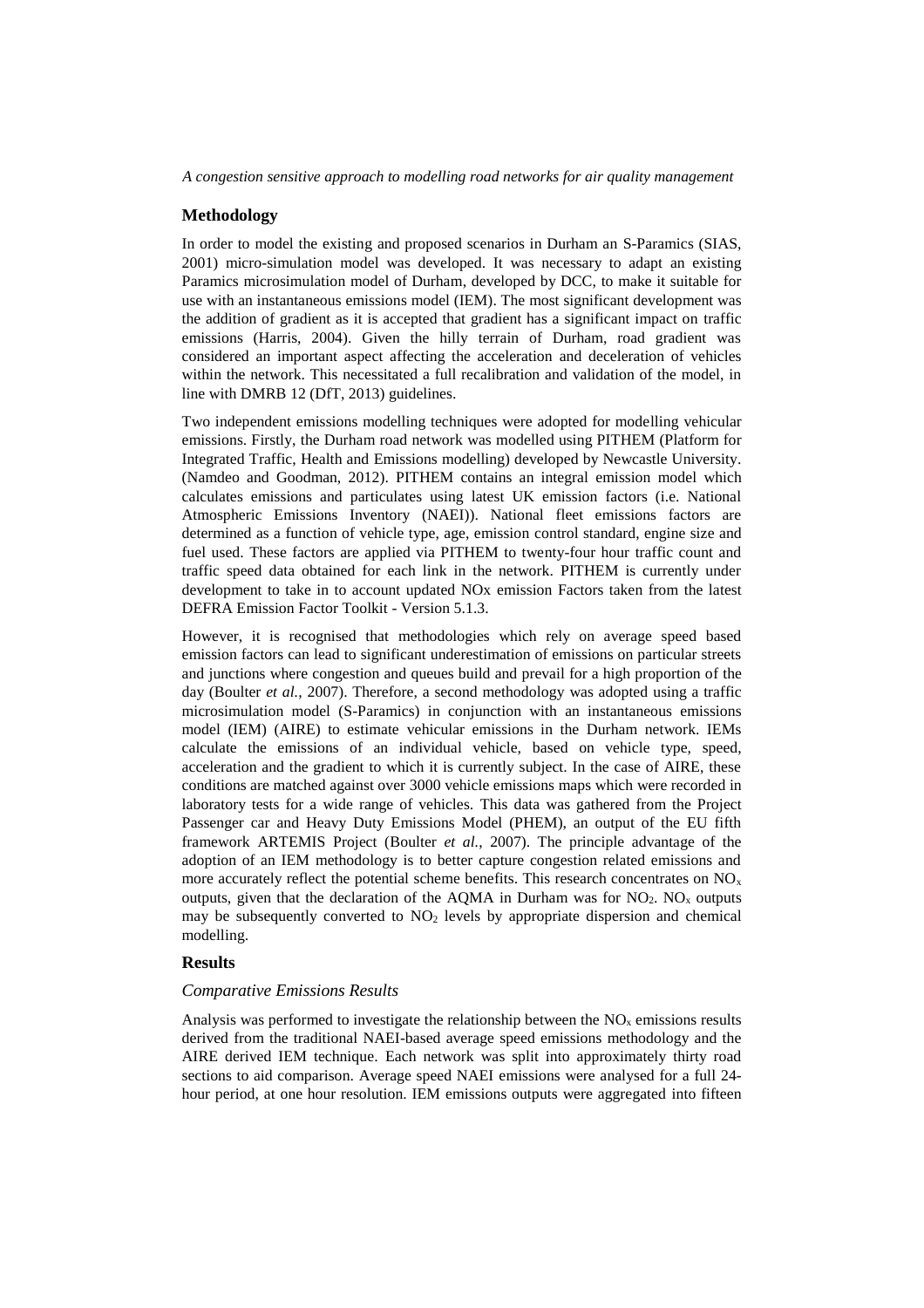minute averages, as well as hourly averages to compare directly with the average speed emissions results.

A close correspondence between the two methodologies was identified on a number of links, providing confidence in the techniques adopted. However, further analysis of the traffic and related outputs revealed that a large number of links showed evidence of 'congestion' emissions in the AIRE results. Generally, for periods immediately preceding or directly after the peak traffic period, a good agreement was found between the two methodologies. Conversely, during the peak, when congestion is highest, the emissions outputs derived using the AIRE methodology were found to be far higher than those from based on NAEI emissions factors.

Furthermore, an analysis of a number of arterial routes provided evidence of tidal congestion emissions. Figure 2 shows the Crossgate Peth area of Durham City. During the morning peak the eastbound (EB) movement is congested with people travelling into Durham, with significant increase in emissions in the AIRE outputs compared to the average speed NAEI results. However, in the afternoon peak, when flows going in to Durham are lower, conditions were found to be less congested and the two methods were in better agreement. Conversely, for the westbound (WB) movement it is the afternoon peak when congestion is observed due to high volumes of traffic leaving Durham. Once again the AIRE emissions agreed well with the NAEI-based methodology except in the congested period.





Across the network significant differences in modelled emissions between the two methodologies were observed. The most heavily congested links revealed +200% higher emissions predicted using AIRE compared to the NAEI outputs. The overall network results can be seen in Table 1.

|      |                      |                      | Table 1. Overall network results, NAEI vs. AIRE $(NO_x)$ . |                   |
|------|----------------------|----------------------|------------------------------------------------------------|-------------------|
| Peak | NO <sub>x</sub> (mg) | NO <sub>x</sub> (mg) | <b>Difference</b>                                          | <b>Difference</b> |

| ------ | $\sim$ $\sim$ $\sim$ $\sim$ $\sim$ $\sim$ $\sim$ | $\cdots$ $\cdots$ | ----------- | ----------- |  |  |
|--------|--------------------------------------------------|-------------------|-------------|-------------|--|--|
|        | NAEI                                             | AIRE              | (mg)        | $($ %)      |  |  |
| AΜ     | 10,782,900                                       | 17.454.206        | 6,671,306   | 62          |  |  |
| PM     | 19.261.700                                       | 26,830,555        | 7,568,855   | 39          |  |  |
|        |                                                  |                   |             |             |  |  |

# *Durham Traffic Engineering Scheme Results*

Following the exploratory work and analysis of the emissions methods it was concluded that the impacts of Durham Traffic Engineering Scheme would be more accurately assessed using an IEM approach to emissions modelling. As a number of key areas of Durham's AQMA are congested for significant periods of the day congestion sensitive modelling was deemed vital for estimating the potential benefits of the scheme.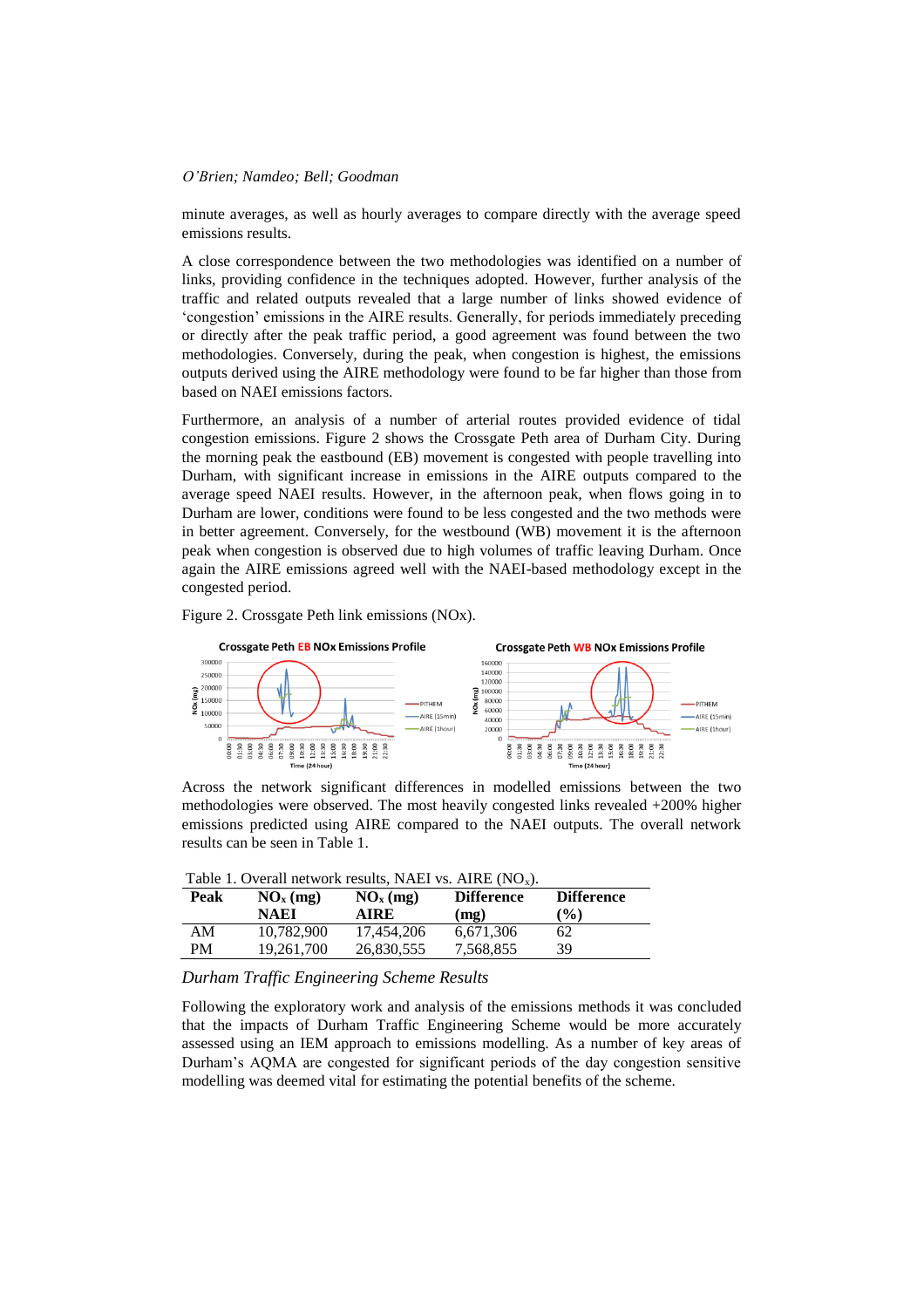### *A congestion sensitive approach to modelling road networks for air quality management*

Microsimulation models reflecting the existing traffic network in Durham; and the revised network following the introduction of the proposed Durham Traffic Engineering Scheme were created. These models were run for both morning and afternoon peak periods. Each microsimulation model was run ten times (total forty runs. The number of runs was chosen following variance analysis which showed the outputs stabilised within ten model runs. The resulting output files were processed through AIRE, and subsequently analysed using a bespoke software program. The overall average network results from both of the modelled peaks can be seen in Table 2.

| Peak | $NOx$ (mg) | $NOx$ (mg)      | <b>Difference</b> | <b>Difference</b> |
|------|------------|-----------------|-------------------|-------------------|
|      | Existing   | <b>Proposed</b> | (mg)              | $\frac{10}{6}$    |
| AM   | 47.387.363 | 43.913.854      | $-3.473.510$      | $-7$              |
| PM   | 51.235.115 | 50.594.357      | -640.759          | - 1               |

Table 2. Results from scheme appraisal,  $NO<sub>x</sub>$  emissions from AM and PM peak periods.

The results suggest that whilst the scheme shows a reduction of 7% in  $NO<sub>x</sub>$  emissions during the morning peak, the benefits are much less at 1% for the evening peak. This may be due to the fact that the morning trips into the city are more constrained to the start times of employment and schools. The peak period during the evening peak is less stressed during the afternoon peak due to greater flexibility at the end of the day for businesses, industry and the school run.

# *Air Quality Concentrations*

The emissions based approached to modelling air quality provided insight into the sources of air pollution. This is necessary to inform remedial measures. However, it is important to gain an understanding of how those emissions interact with local topography, built environment and meteorology. Atmospheric dispersion models use link based emissions estimates to predict the spatial distribution of pollutants over a given area by simulating the complex relationship between emissions estimates and outdoor air pollutant concentration (Hirtl, 2007). Meteorological and topography data (or surface roughness) are required to complete this process. Twenty-four hour estimates were produced for modelling, in order to allow the build-up and dispersal of emissions throughout the day to influence concentrations. The existing micro-simulation model was extended to include a diurnal profile when making estimates of emissions using AIRE. The 'minute-by-minute' emissions results were aggregated into hourly values for all links in the network. These were then fed onto a dispersion model enabling comparison of concentrations from the existing network compared to the proposed scheme (Figure 3).





ADMS-Urban (CERC, 2006) was used for this research as it is user friendly, stable and has been extensively validated by over 70 UK local authorities (Riddle *et al*., 2004). In this assessment modelled NOx values were converted to  $NO<sub>2</sub>$  using the DEFRA 'NOx to NO2' calculator (DEFRA, 2012).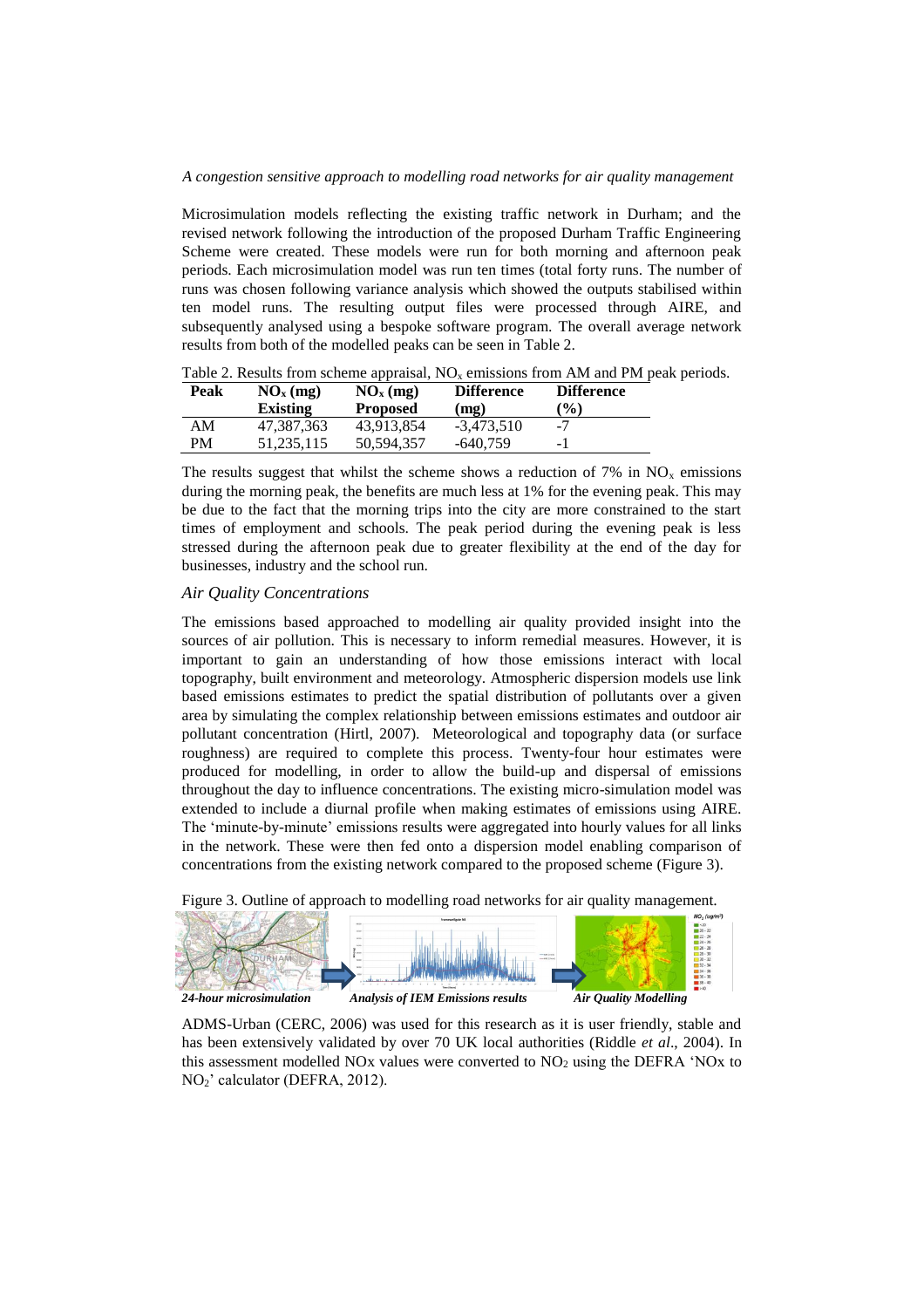Analysis of annual mean  $NO<sub>2</sub>$  concentrations across key Durham receptors show that despite reporting an overall network reduction in emissions the proposed scheme does not improve air quality across large areas of the study area (Figure 4).

Figure 4. ADMS output ( $NO_2 \mu g m^3$ ) for 'existing' left, and 'proposed' right, scenarios.



However, improvements were observed at fifteen of Durham's twenty five key receptors identified from the DCC Local Air Quality Management Durham City Further Assessment report 2012.

## **Discussion**

A key outcome of this research has been the successful application of IEM (AIRE) derived emissions outputs in to a dispersion model. This process was performed in an attempt to address identified weaknesses in average speed based emissions factors for estimating emissions in congested networks (Boulter *et al.*, 2007). In order to access the relative success of the IEM derived dispersion model outputs, and those from the NAEI derived modelling, both outputs have been compared to observed data at sixteen monitor sites maintained by DCC (Figure 4 and Table 3).

|               | Annual mean concentration $NO2 (\mu g m-3)$ |                 |             |             |         |                     |  |
|---------------|---------------------------------------------|-----------------|-------------|-------------|---------|---------------------|--|
| $\mathbf{ID}$ | Location                                    | <b>Observed</b> | <b>AIRE</b> | <b>NAEI</b> |         | FB (AIRE) FB (NAEI) |  |
| 1             | Milburngate                                 | 34.5            | 27.88       | 25.9        | 0.21    | 0.28                |  |
| 2             | <b>Highgate North</b>                       | 42.9            | 30.69       | 28.83       | 0.33    | 0.39                |  |
| 3             | Gilesgate                                   | 43.4            | 29.23       | 28.2        | 0.39    | 0.42                |  |
| 4             | Claypath                                    | 31.4            | 24.21       | 24.15       | 0.26    | 0.26                |  |
| 5             | Sherburn Road                               | 25.2            | 26.9        | 28.42       | $-0.07$ | $-0.12$             |  |
| 6             | Dragon Lane                                 | 41.6            | 37.81       | 24.25       | 0.10    | 0.53                |  |
| 7             | 121 Gilesgate                               | 35.1            | 31.14       | 26.88       | 0.12    | 0.27                |  |
| 8             | The Gates                                   | 43.2            | 39.26       | 29.12       | 0.10    | 0.39                |  |
| 9             | Claypath                                    | 37.7            | 32.21       | 25.46       | 0.16    | 0.39                |  |
| 10            | <b>Young Street</b>                         | 27.4            | 24.96       | 27.21       | 0.09    | 0.01                |  |
| 11            | 56 McKintosh court                          | 18.4            | 19.06       | 19.84       | $-0.04$ | $-0.08$             |  |
| 12            | 56 McKintosh court                          | 19.7            | 20.92       | 23.38       | $-0.06$ | $-0.17$             |  |
| 13            | 49 Sunderland Road                          | 18.3            | 20.25       | 21.6        | $-0.10$ | $-0.17$             |  |
| 14            | The Sands                                   | 17.7            | 18.56       | 18.28       | $-0.05$ | $-0.03$             |  |
| 15            | Monitor Gilesgate 1                         | 22.2            | 27.26       | 26.25       | $-0.20$ | $-0.17$             |  |
| 16            | Monitor Gilesgate 2                         | 21.8            | 27.26       | 26.25       | $-0.22$ | $-0.19$             |  |

Table 3. Annual mean concentration  $NO<sub>2</sub>$  concentrations

Figure 5 shows a scatter plot of observed versus predicted annual mean concentration  $NO<sub>2</sub> \mu g m<sup>-3</sup>$  for both modelling approaches.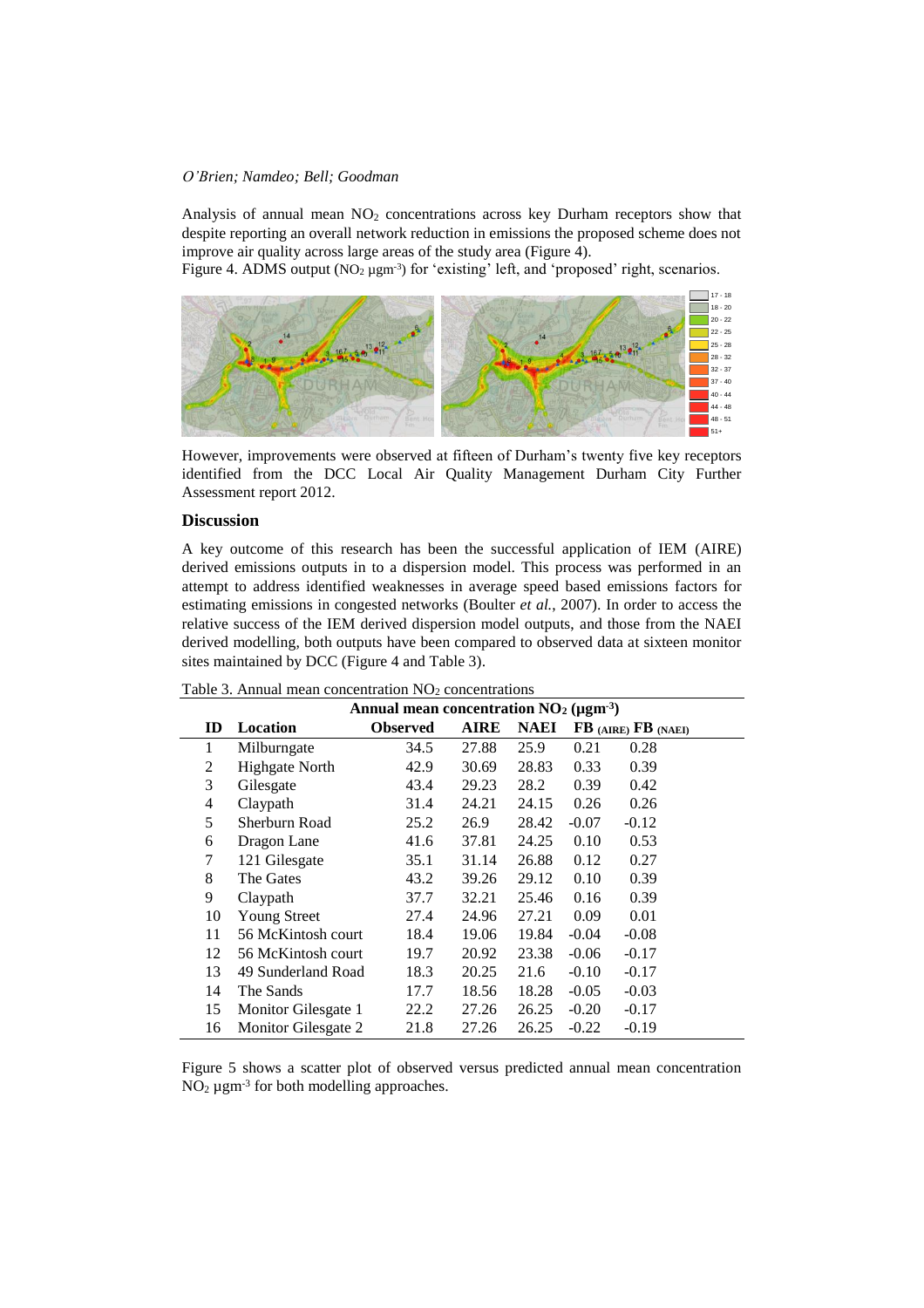

Figure 5. Observed versus predicted annual mean concentration  $NO<sub>2</sub> \mu g m<sup>-3</sup>$ 

Linear regression shows that the AIRE linked with ADMS model produces an R-squared value of 0.72, compared with 0.43 for the NAEI-ADMS model. This suggests a good association between the variables for both models, particularly in the AIRE-ADMS model. Though linear regression revealed the gradient of both lines to be different from 1, an analysis of fractional bias (FB) using the methodology of Chang and Hanna (2005) did not produce evidence of a systematic under- or over- prediction in either model. FB is a measure of mean bias. It is documented in the literature as being a robust evaluation performance measure (Chang and Hanna, 2005). It indicates the mean under or overprediction (Hanna *et al.*, 2004). FB ranges from  $-2$  (over-prediction) to  $+2$  (underprediction) and a perfect model has an FB of zero (Hanna *et al.,* 2004). For both models FB values were within a factor of two  $(-2/3)$ -FB  $\langle 2/3 \rangle$  of the observed, indicating no systematic under or over-prediction for either model. Furthermore, FB values were closer to zero for the AIRE-ADMS model at twelve of the sixteen monitor sites. Moreover, a review of site specific results for both models shows that the AIRE-ADMS model more accurately predicted  $NO<sub>2</sub>$  concentrations at twelve of the sixteen sites when compared to the NAEI-ADMS model. Furthermore, at eight of the sites this enhanced accuracy was a result of a higher concentration prediction for the AIRE-ADMS model when compared to the NAEI-ADMS model. Many of these sites were located in central areas of Durham including Milburngate, Highgate North, The Gates, and Gilesgate, where congestion and delay is highest. This can be considered evidence that the AIRE-ADMS approach allowed for better capture of 'congestion' emissions, highlighting the benefit of this approach to air quality modelling.

## **Conclusions**

The methodology outlined in this paper presents a framework for assessing the impact of traffic schemes designed to improve air quality. Results show that whilst traffic scheme tested in this paper reduced overall vehicle emissions, the impact on air quality was less positive due to the critical location of some increases in emissions. Furthermore, the use of an IEM (AIRE) to derive emissions for use in the dispersion model (ADMS) has been shown to produce results that more accurately reflect observed data, compared to the more traditional approach using average speed-based factors. It is suggested that this enhanced accuracy comes from the ability of this approach to more accurately capture 'congestion' emissions in critical locations.